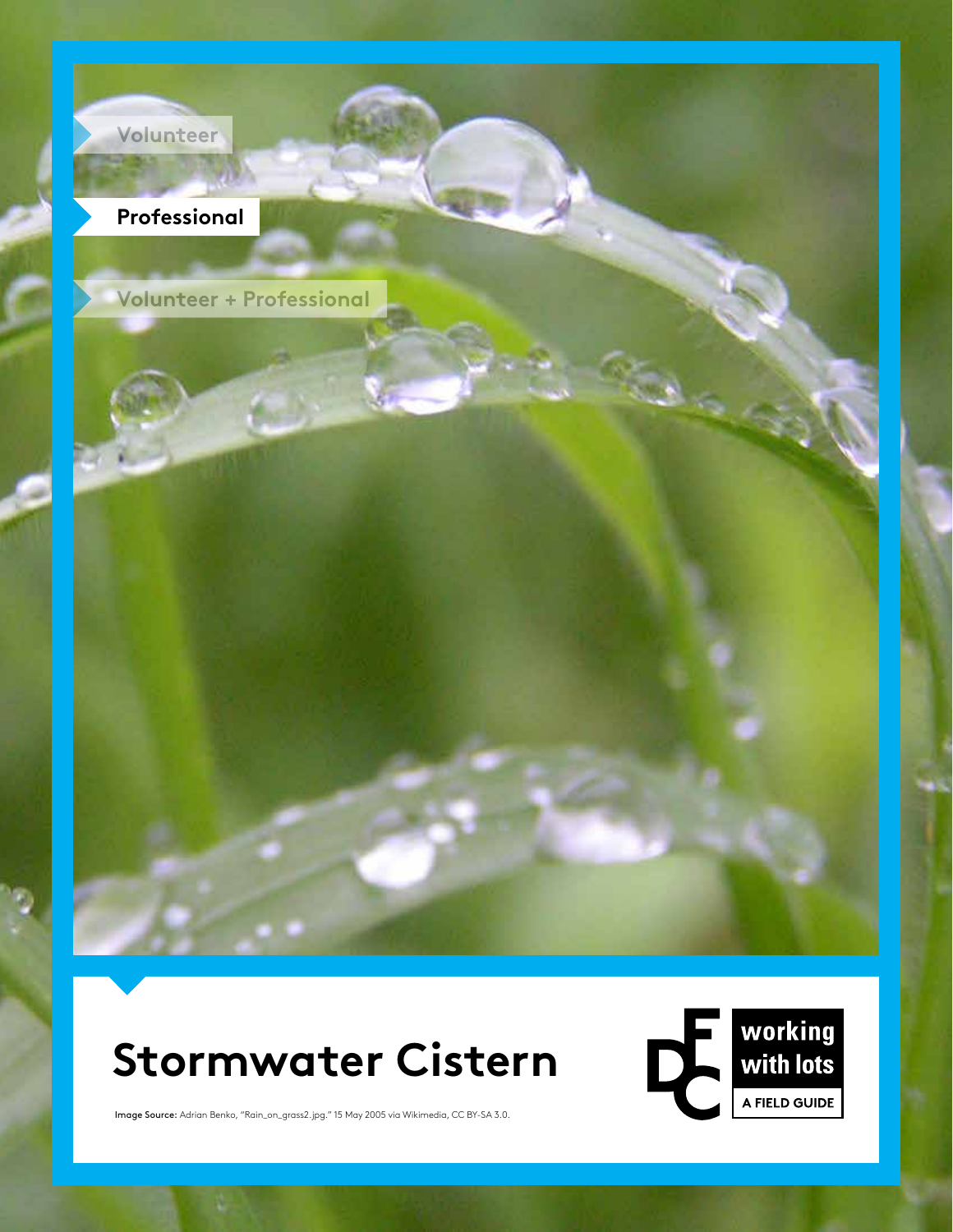

## **Stormwater Cistern**

**The Stormwater Cistern offers Detroiters a moderately "offthe-grid" solution to stormwater collection, management, and reuse.**

**Stormwater collected in the cistern is suitable for any household, business, or outdoor use where potable (drinkable) water is not required, for example irrigation and car washing.**

**This lot design enables households and businesses to take initiative and participate in water conservation activities on their own lot.**

#### **What is the lot design likely to cost?**

The estimated cost of the Stormwater Cistern is over \$5,500 and based on utilizing professional labor. The Field Guide recommends hiring a professional for lot preparation and installation, as the size and scale of the cistern will depend on the individual resident's stormwater catchment area.

#### **How much upkeep will this lot design require?**

The maintenance of this lot design depends on the complexity of the stormwater cistern system selected. The City of Detroit requires all rain barrels and cisterns installed to include a filtering system. Cisterns usually require monitoring every few months to ensure no sediment or bacteria is contaminating the cistern.

#### **Will the installation of this lot design require a professional?**

The installation will require professional assistance for all steps of this lot design as it requires significant earth moving, earth sculpting, and engineering. Please refer to the Step-By-Step section for guidance and professional installation requirements for the lot design. This will help when you to discuss installation times and costs with the selected professional.

#### **How long will it take to install this lot design?**

This lot design requires a professional for all steps of the installation. Coordinate with the selected professional to determine projected installation time for their completed work. The Field Guide does not recommend undertaking this project on a community volunteer level.

#### **For more information refer to DFC-lots.com**

| <b>Cost</b>       | $$50 - 1,000$                                                                 | $$1,000 - 2,500$    |               | $$2,500 - 5,500$                |             | $$5,500 +$ |
|-------------------|-------------------------------------------------------------------------------|---------------------|---------------|---------------------------------|-------------|------------|
| <b>People</b>     | Volunteer                                                                     | <b>Professional</b> |               | <b>Volunteer + Professional</b> |             |            |
| <b>Experience</b> | Volunteer experience is not applicable because a professional is recommended. |                     |               |                                 |             |            |
| <b>Upkeep</b>     | Low                                                                           |                     | <b>Medium</b> |                                 | <b>High</b> |            |
| <b>Stormwater</b> | Good                                                                          |                     | <b>Better</b> |                                 | <b>Best</b> |            |
| <b>Location</b>   | <b>Residential or Commercial Lot in Sun or Shade</b>                          |                     |               |                                 |             |            |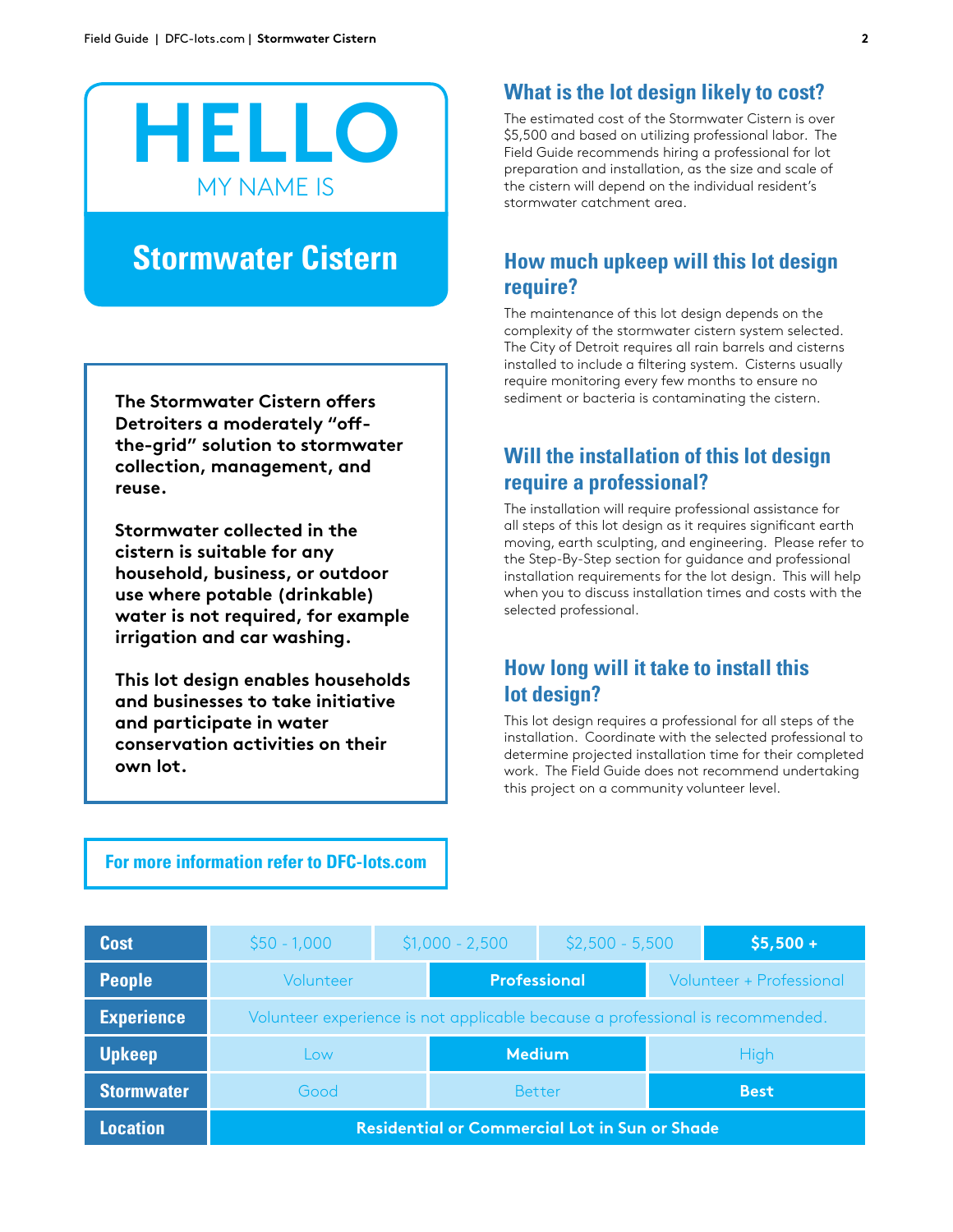## **Stormwater Cistern**

#### **Example of Below-Ground Stormwater Cistern**



#### **Where Do I Grow?**



The Stormwater Cistern can be constructed on a single residential or commercial lot and utilized by one or two neighboring properties.



Stormwater Cistern (Below ground)

Grass or Optional Groundcover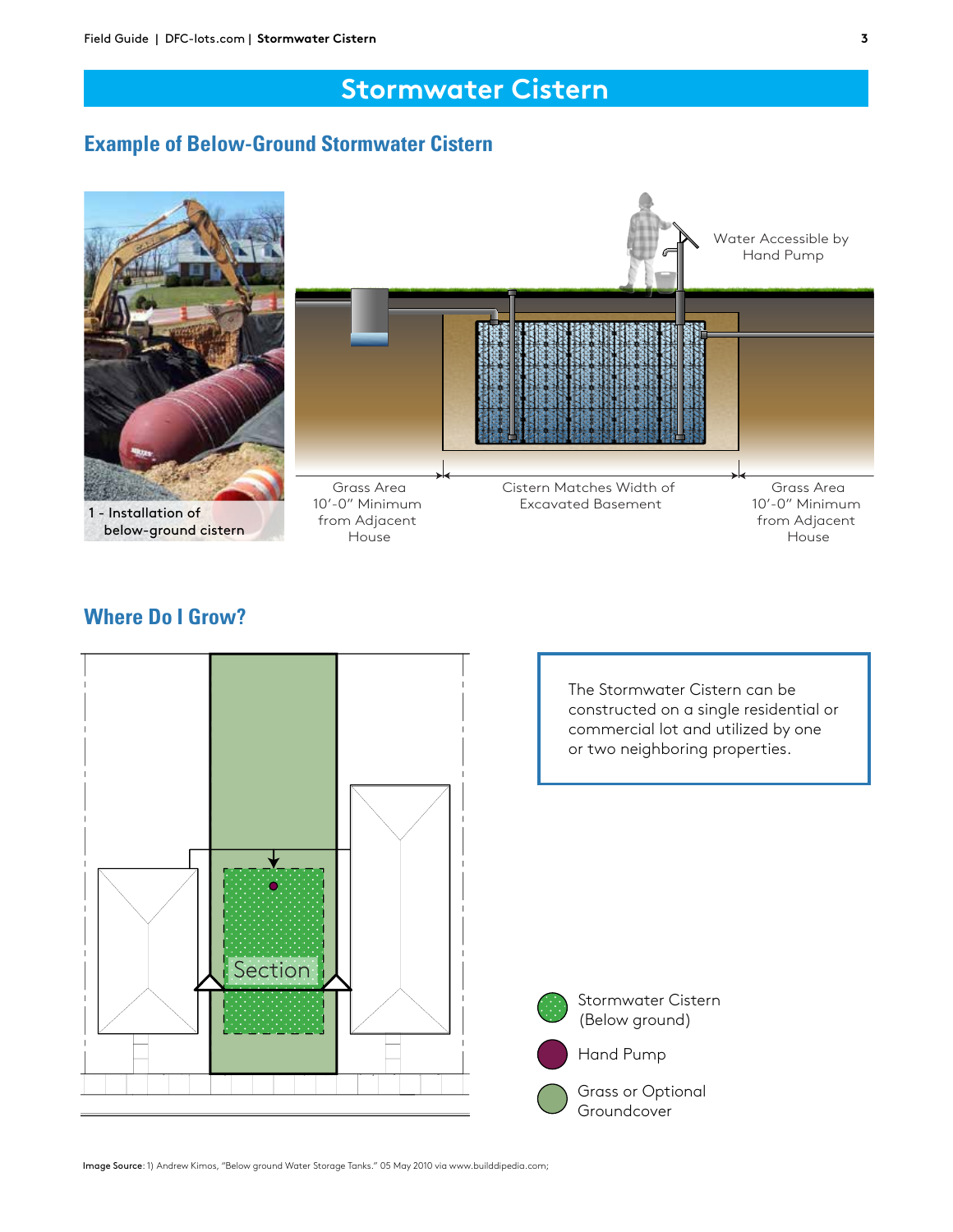## **Before You Start**

## **'Construction Ready'**

**This lot design assumes that you have prepared the lot to a 'construction ready' state.**

**'Construction Ready' refers to a lot that is clean and clear of trash, hazardous objects, unwanted trees, brush and vegetation, fences, and other unwanted structures.** 

**It may be necessary to remove grass in preparation for your lot design. Refer to the Remove Your Grass box located on the right hand side of this page for more information.**

**Is there an available water source near your lot? Consider how and where you will access water during and after construction to ensure that your plants can establish.** 

**If your lot is not ready for construction, refer to the Clean + Green lot design.**

**You can find the lot design at DFC-lots.com.**

#### **Call Before You Dig**

Locate underground utilities before beginning your lot design. MISS DIG provides a free service to Michigan residents by locating and marking utilities on requested properties. Call (800) 482-7171 or 811 at least three days before you plan to start digging on your lot.

#### **Test Your Soil**

Harmful pollutants have made their way into many urban soils. To proceed with awareness, consider having your soil tested before construction. Two great options are available:

Soil testing is free to members of Keep Growing Detroit's Garden Resource Program. Call (313) 757 – 2635 for more information or visit detroitagriculture.net.

If you are not yet a member, you can work directly with Michigan State University's (MSU) Extension Program. They have a Home Lawn and Garden Soil Test Mailer for \$25. For more information call (888) 678 – 3464 or visit msusoiltest.com.

If you are concerned about the presence of lead or other contaminants in your soil, call the Michigan Department of Health and Human Services at (866) 691 – 5323 or (800) 424 – LEAD.

#### **Remove Your Grass**

Need to remove grass in areas where you are constructing your lot design?

There are many ways to remove unwanted grass. The first is to remove the grass and its root system by digging up the grass. Another option is to cover your lot with cardboard or a plastic tarp to smother your grass in darkness. It will take several weeks, but after being covered, the dead grass will be easier to remove.

#### **Till Safely**

Before you till, inspect your lot for signs of buried concrete or rubble that was not removed during the cleanup stage. Large debris can ruin tiller blades.

When tilling, wear appropriate safety gear, such as covered boots with socks, long pants, safety glasses, dust mask, and ear protection. Make sure you understand the safe operating procedures of your tiller. Refer to the user's manual.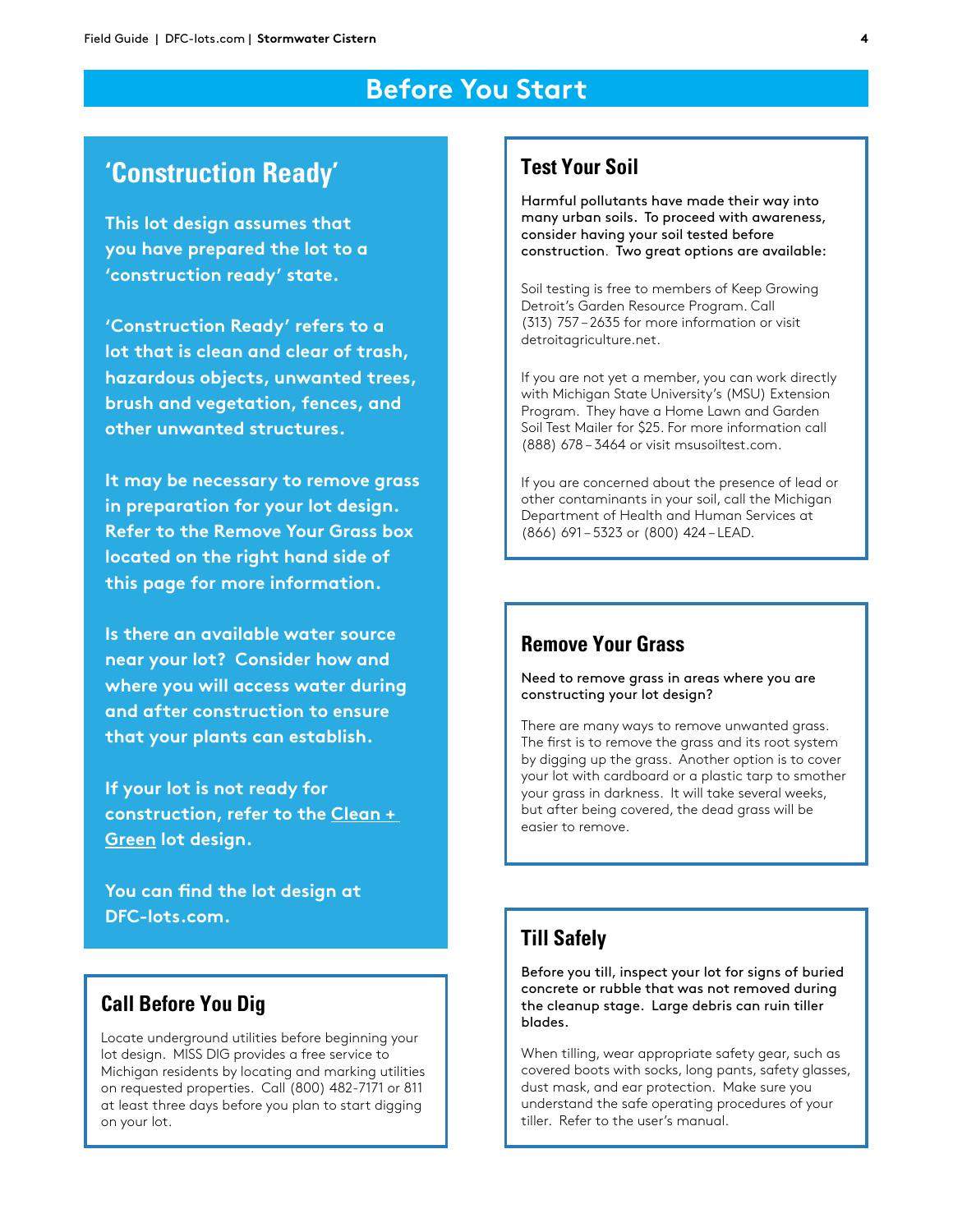## **Stormwater Cistern Step-By-Step**

## **Let's Start**

**Want to create the Stormwater Cistern? The Field Guide recommends hiring a professional for all tasks. Here are a few guiding principles to help you understand the tasks involved in the lot design. Only undertake installing the design yourself if you have professional construction experience.**

 $\mathcal{U}$ Check off tasks as you go along.

## **Guiding Principles**

**Professional Recommended:** 

- **Types of Cisterns**
- **Harvest Rain**
- **Find Catchment Area**
- **Select Cistern Use**
- **Install a Rain Barrel**
- **Maintain Cistern**

#### **Types of Cisterns**

A cistern is a waterproof receptacle that stores water for future use. Cisterns are usually designed to catch stormwater. There are two main types of cisterns: above-ground and below-ground.

Above-ground cisterns are cheaper to install than below-ground cisterns; however, if a house is going to be removed on the lot next door, talk to a professional about how to utilize the unfilled basement area for cistern placement. An electrical hand pump will be required with below-ground cistern.

If you decide to add a cistern to your lot, you will need to engage a professional to help ensure the design is engineered and installed to an adequate standard. Residents and community members can play important roles in planning, researching, and fund-raising for this project.

If you are considering installing a cistern, here are a few variable to explore with the assistance of a professional:

- · Rainfall Availability
- · Roof-Catchment Area
- · Cistern Size and Usage
- · Rain Barrels

#### **Harvest Rain**

Detroit's annual rainfall is 32 to 34 inches. 98% of the storms are 2 inches or less. Keep in mind not all rain water can be captured for reuse.

Ask your professional or lot engineer to estimate the amount of annual rainfall that can be collected from your roof-catchment area. A professional can help you estimate what size and type of cistern is best for longterm benefits, such as reducing your water bill.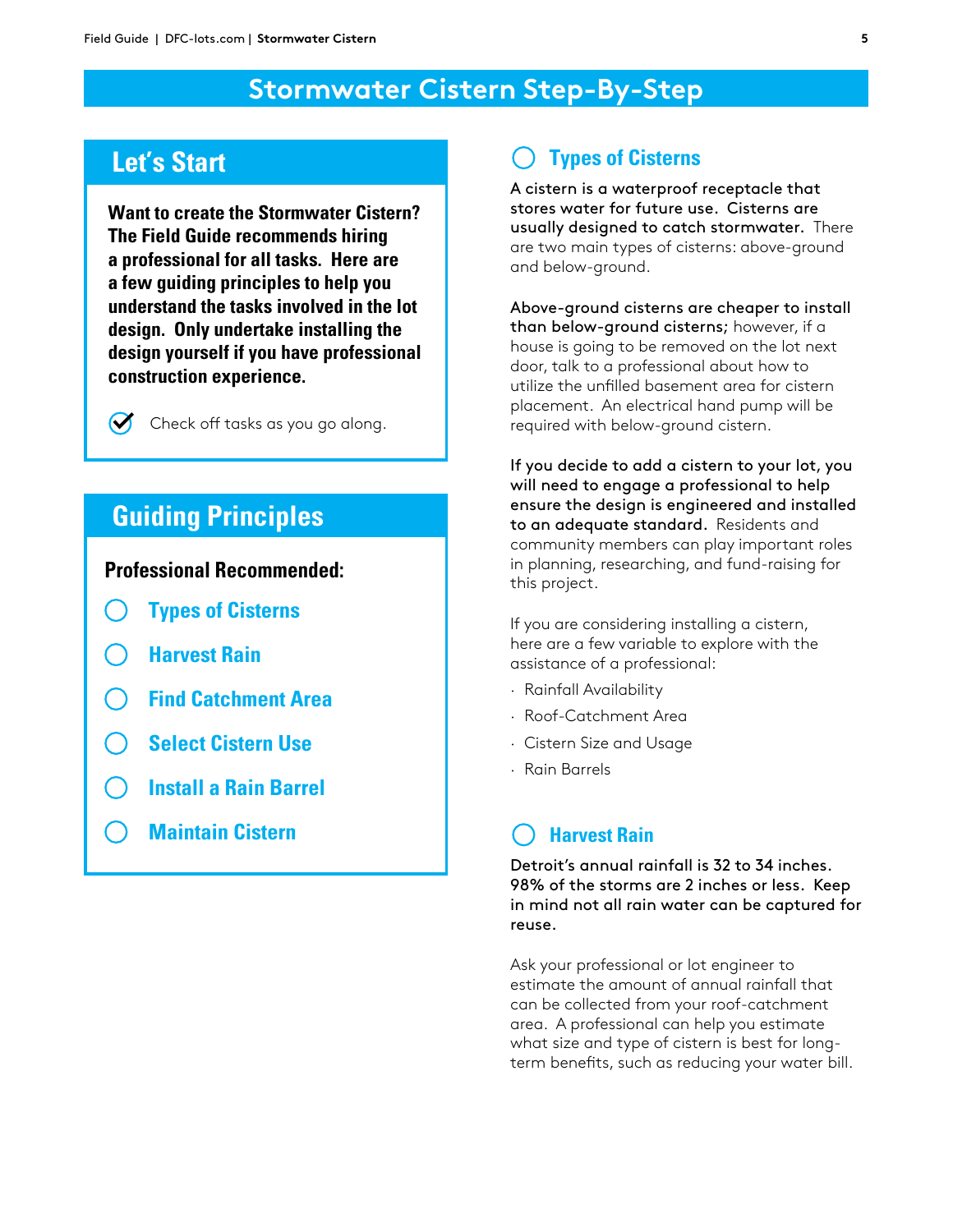## **Exploring Stormwater Cistern**

#### **Find Catchment Area**

It is important to purchase the correct size cistern according to your needs and the water availability of your catchment area. Speak to a professional to find out what size, shape and location works best for your catchment area. The following are a few guiding principles on cistern catchment areas:

- · If your catchment area is relatively small, consider a small cistern or rain barrel.
- · Cisterns should be located close to the water source being used, typically the house.
- · Below-ground cisterns are recommended in colder climates like Michigan. This will help prevent the water from freezing during the winter and will provide cool water during summer months.
- · Cisterns should be at least ten feet from sewage and drainage lines and 50 feet away from non-watertight sewer lines, drains, septic tanks, and animal stables.
- · Avoid placing cisterns in areas subject to flooding.
- · Remember to contact Miss Dig at 811 to determine if there are any subsurface infrastructure conflicts on your lot.
- · Above-ground cisterns can be used for both water harvesting and detention storage by oversizing the cistern and then poking a hole in the upper side of the cistern. The volume below the hole is a permanent water storage for water reuse applications. The volume above the hole is temporary detention storage as the hole acts as a flow regulator to slowly release the water.

## **Select Cistern Use**

It is important to know how you would like to use the water from your cistern. Are you planning to re-use water for household uses or landscape irrigation?

Currently, the plumbing and building codes in Detroit present a major barrier to using cistern-stored water for traditional household uses. If you are still interested in re-using water for household use, speak to a professional or consider the **Laundry to Landscape** lot design, available on the Field Guide web site, as a possible alternative.

The Field Guide recommends using the cistern for landscape irrigation. The following are a few guiding principles to help you estimate the size of cistern you may need:

- · To estimate the proper cistern size, use one gallon for every one inch of rain fall. Catchment area (square feet) x 1/12 (1 inch shown in feet) x 0.90 (runoff coefficient) x 7.48 (cubic feet shown in gallons). For example a 1,000 square foot catchment area would produce about 560 gallons of water in a one-inch rain event. (Information on cistern landscape irrigation calculation has been obtained from the Rainwater Cisterns document by the City of Chicago Department of Environment.)
- · Lawn, shrubs, plants, and trees require roughly one inch of water per week. For example, a 3,000 square foot lot would require 1,800 gallons of water per week; therefore, you would need a 1,800 gallon cistern for your lot.
- · Another way to figure out the size of the cistern needed is to look at your water bill and calculate monthly water use. This should give you an accurate measure of water supply and demand.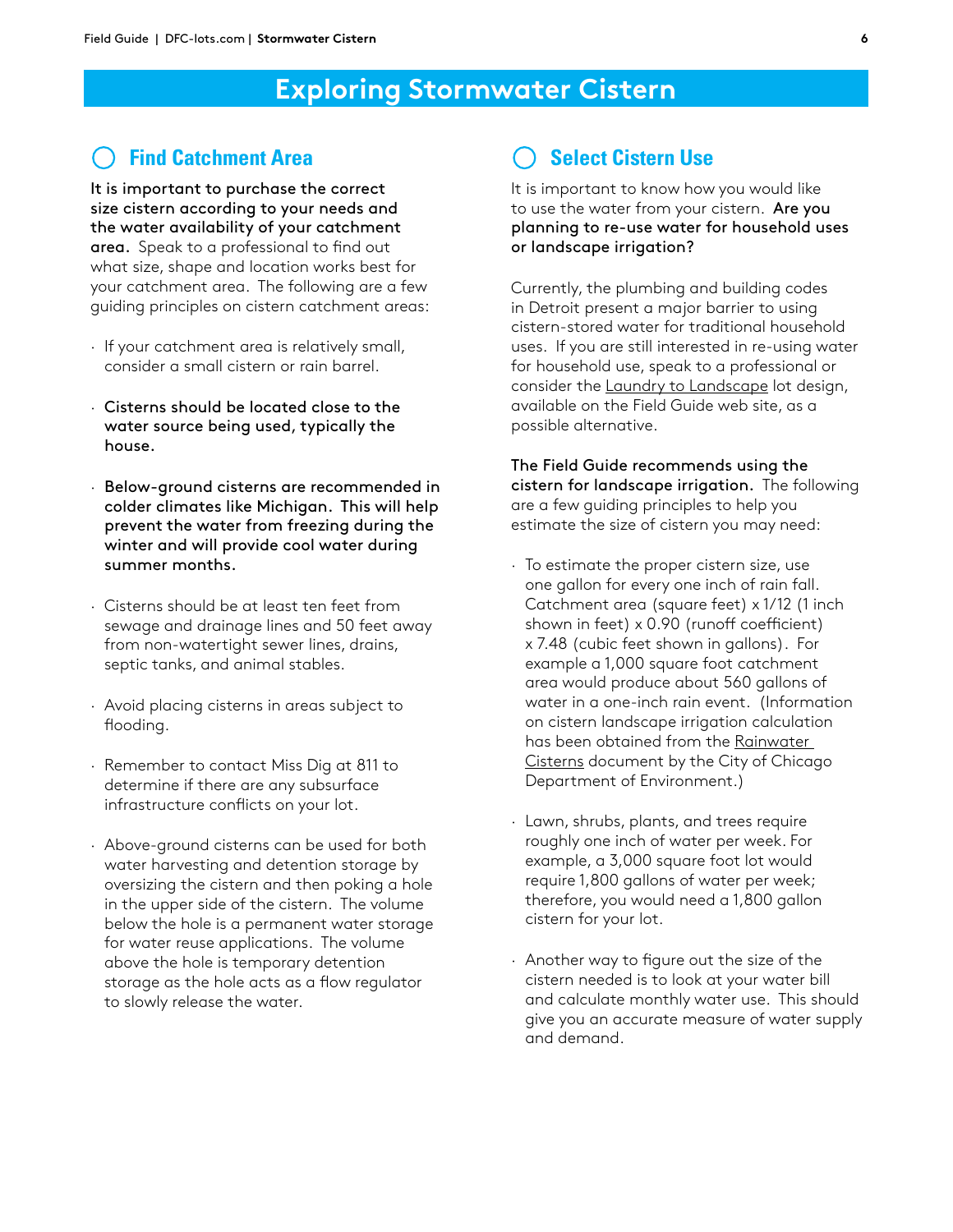## **Exploring Stormwater Cistern**

## **Install a Rain Barrel**

If you are not interested in installing a largescale cistern, a simpler alternative to collecting rain water is to connect your downspout to a rain barrel.

#### An average rain barrel collects about 55 gallons of water, and its overflow can be designed to connect to a rain garden.

A 55 gallon rain barrel will provide enough water to maintain small residential gardens. Residents must use water in the rain barrel regularly so it is has capacity to collect water during the next rainfall. An alternative is to attach a soaker hose to the rain barrel. The soaker hose lets the water out very slowly and can be placed strategically to allow the barrel to irrigate nearby plants. Underneath the roof soffit where plants usually do not get enough rain water is a good location for placing a soaker hose. This arrangement helps empty rain barrels and prepares them for the next stormwater collection.

The Field Guide recommends connecting with the Sierra Club of Detroit to learn more about rain barrels.

## **Maintain Cistern**

Cistern water should be used regularly. Visually inspect your cistern for leaks or damages on a seasonal basis.

In the winter months, empty above-ground cisterns. Check the cistern's screens, filters, and hoses for debris. More complex cisterns will require additional maintenance.

#### **Understanding the Plan**

The lot design plan on the following page illustrates key elements related to a belowground cistern and their potential location on a 30 by 100 lot.

If possible, the Field Guide recommends utilizing the demolition process to construct the cistern in a basement hole before it is filled. This method can save time and money otherwise involved in excavation.

The plan also shows a hand pump which can be added to the cistern to pump water for use. The pump should be placed in the location that works best with your landscape.

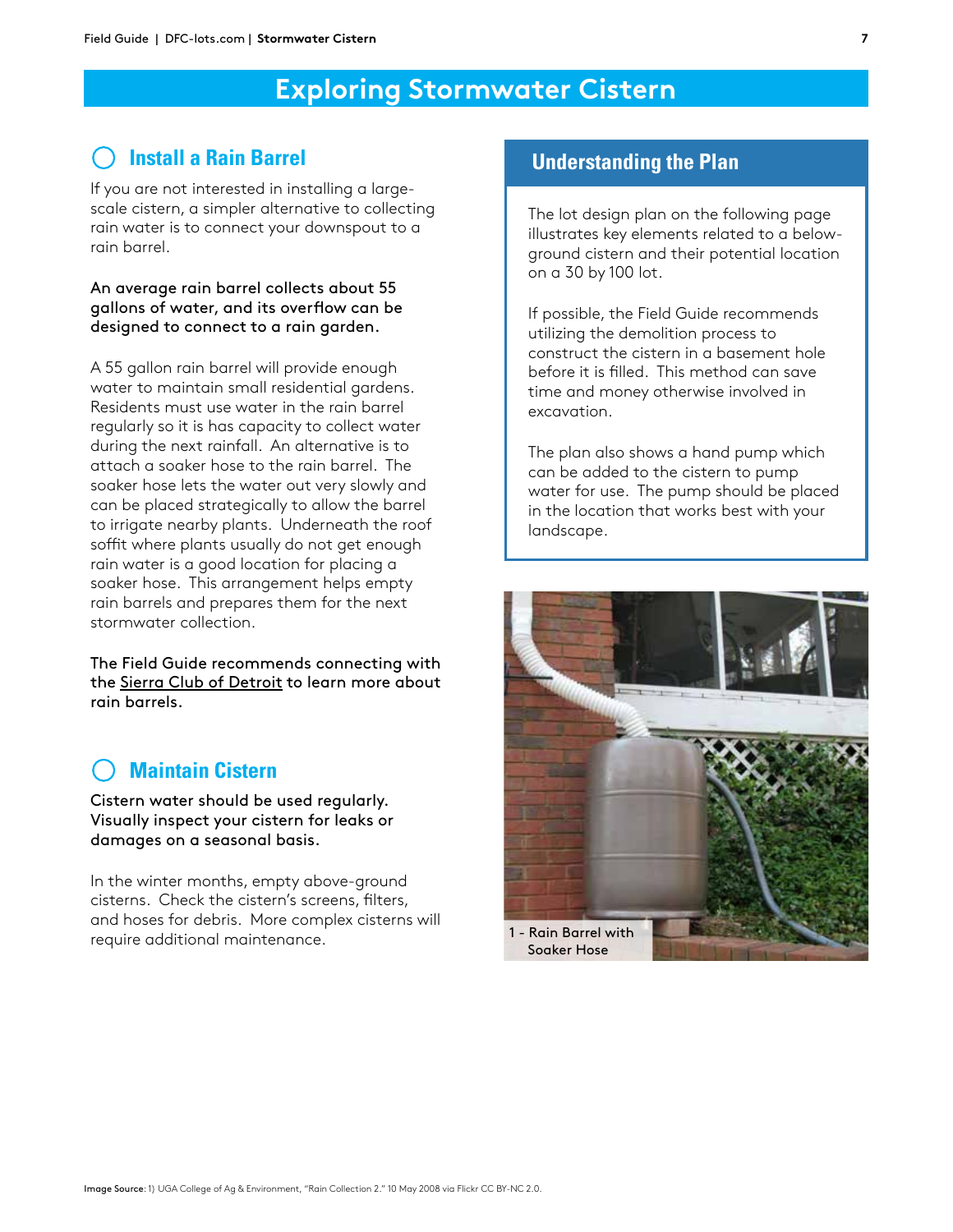## **Stormwater Cistern Lot Design**

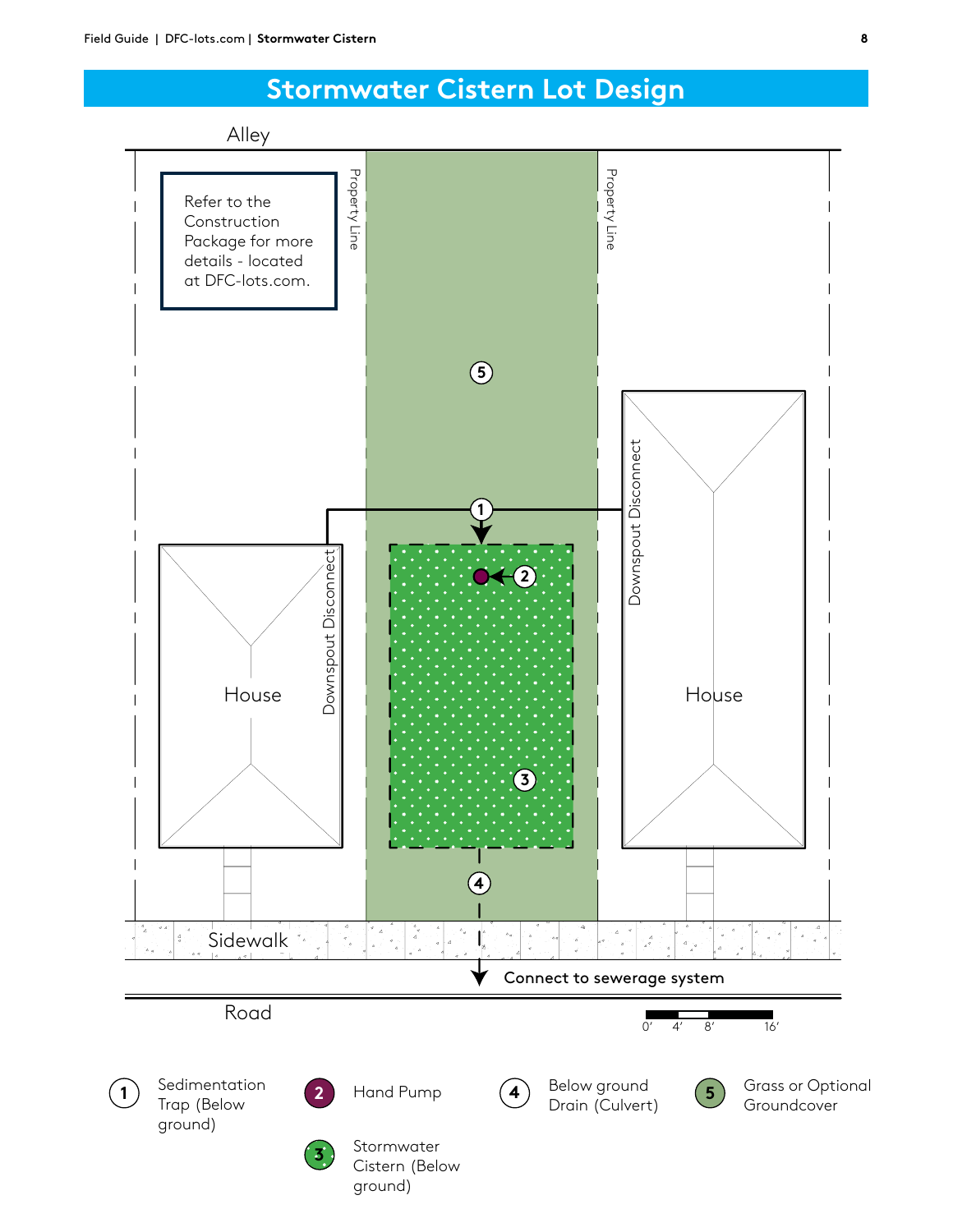## **Did You Know?**

## **Professionals Can Help!**

**The Field Guide to Working With Lots provides a Construction Package for each lot design. The Construction Package includes information and details required for a professional to construct this design. On the Field Guide web site, use the Construction Package link located near the top of this lot design page to download and print. Your selected professional will then be able to provide a cost estimate and schedule based on the condition of your lot and the design you select.**

## **Want to Hire Locally?**

**DFC-lots.com has a growing list of Detroit-based professionals and suppliers of landscape materials and services.**

**Still unsure of where to start?** 

**Call (313) 294-LOTS or email fieldguide@detroitfuturecity. com for assistance.**

#### **Helpful Facts**

- · Cisterns and rain barrels keep stormwater on your lot for reuse instead of entering the City's sewerage system.
- · Using water stored in a cistern can save money on your water bill.
- · Collecting rainwater in a cistern or rain barrel can help reduce the risk of basement flooding.
- · Plants prefer rain water to tap water. Tap water contains chlorine that can inhibit the health of your plants.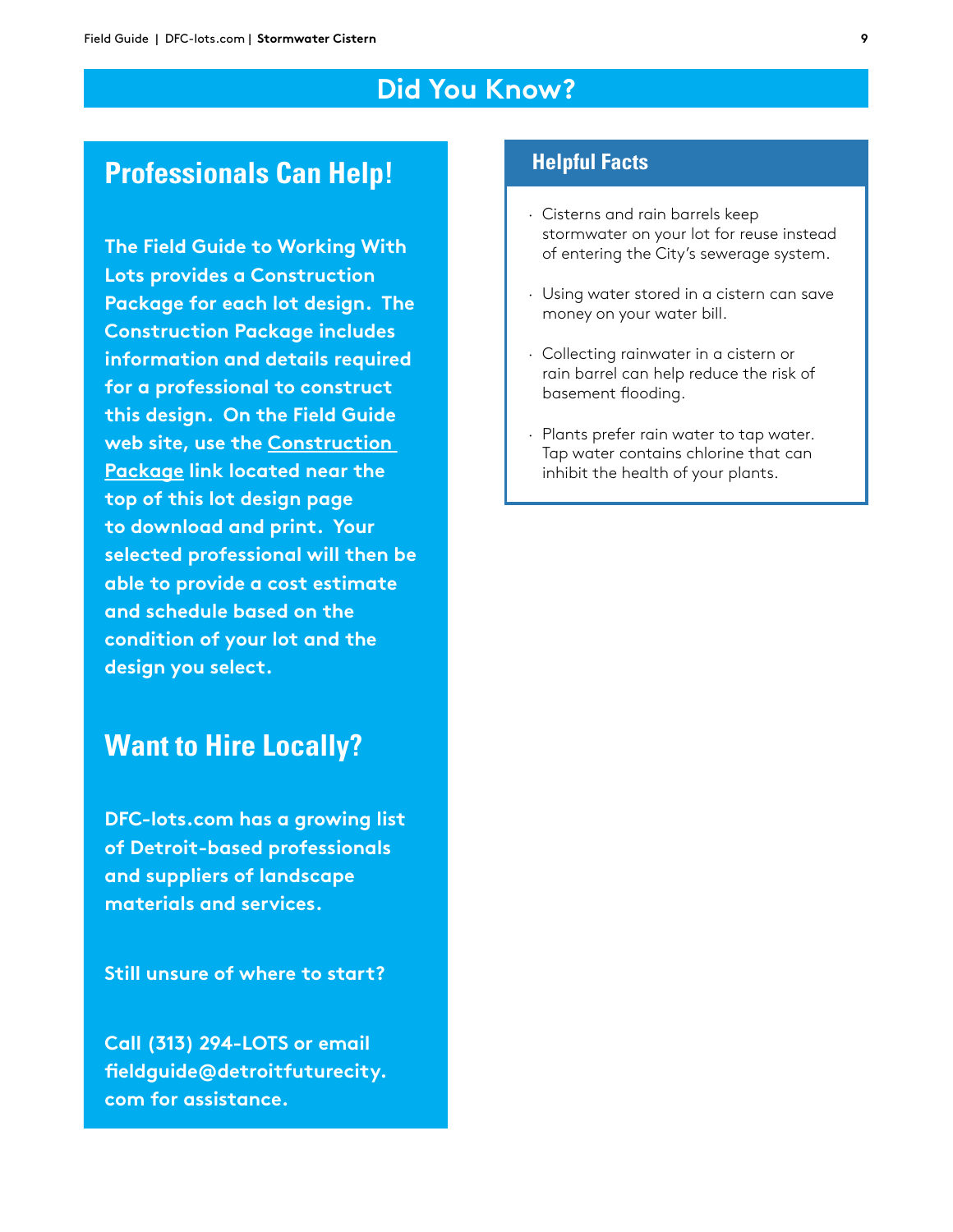# **Draw Your Lot**

<u>, 1989 - 1989 - 1989 - 1989 - 1989 - 1989 - 1989 - 1989 - 1989 - 1989 - 1989 - 1989 - 1989 - 1989 - 1989 - 19</u>

a populati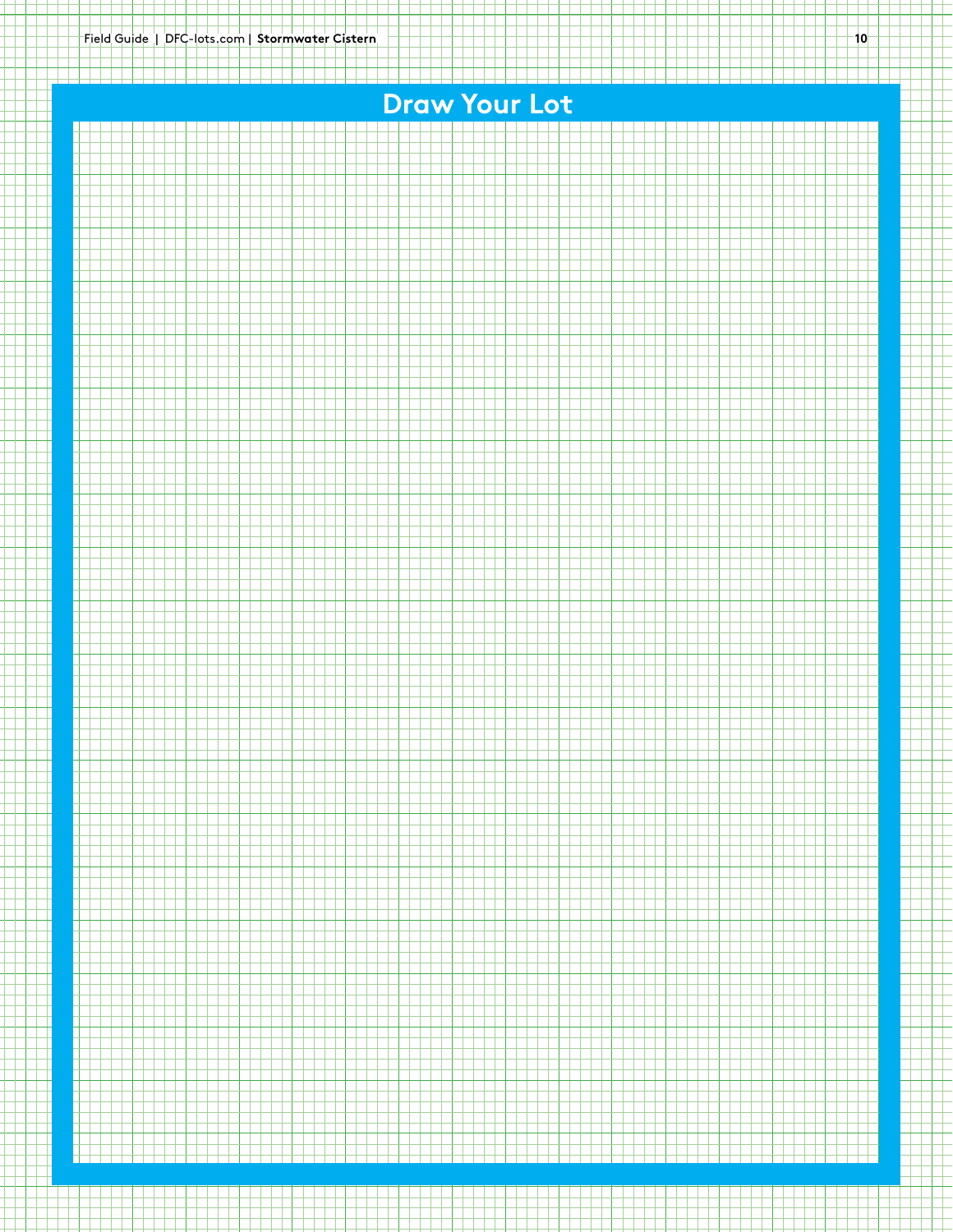## **Stormwater Cistern Field Notes**